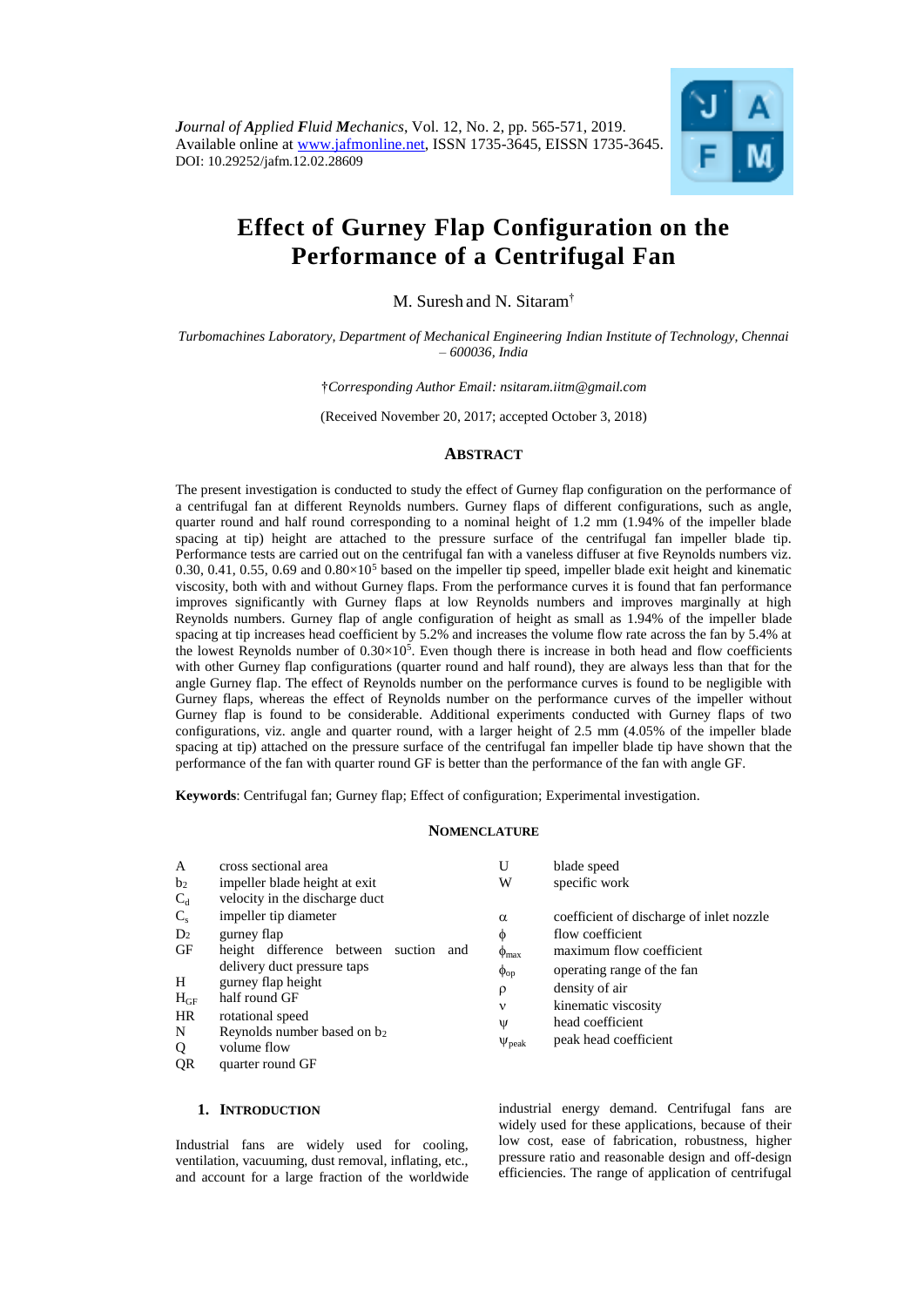fans has been extended to cool portable electronic devices where they must be run at very low Reynolds numbers (Tamagawa and Yoshida, 2006). Other examples include computer cooling fans, refrigeration fans, air conditioning fans, and automotive cooling fans as they are suitable when space is limited and when there is a high pressure drop environment. Because of their relatively low rotational speeds in these applications, they tend to have reduced efficiency.

In recent years, it has been recognized that effective energy conservation can play a major role in reducing energy consumption and can, thus, offset growth in energy supply required to keep up with industrial demand. Given a large fraction of the energy consumed by fans, even modest improvements applied to large quantities could result in significant energy savings. Hence, there is a need to understand and improve the performance of centrifugal fans at low Reynolds numbers. A simple and inexpensive passive means that had shown improved aerodynamic performance of aerofoils and wings is Gurney flap (GF).

A Gurney flap is not a sophisticated device. It is simply a short flat tab or plate attached to the trailing edge perpendicular to the chord line on the pressure side of an airfoil or a wing. Dan Gurney was the first person to use this type of flap in 1971 on his race car. The flap was rigidly fixed to the top trailing edge of the [rear wing](http://en.wikipedia.org/wiki/Wing_%28automotive%29) of the car and was pointing upwards to increase [down force](http://en.wikipedia.org/wiki/Downforce) generated by the wing, and thus the traction generated by the inverted wing on the car. Gurney flaps are now used widely on airfoils, subsonic and supercritical wings, high lift devices, delta wings and helicopters. A review on their scope of applications is given by Wang *et al.* (2008). This review is updated by Suresh and Sitaram (2011) and included some applications of Gurney flaps for turbomachinery.

Despite their widespread use in aeronautics very little research work has been done on turbomachinery (Byerley *et al.,* 2003; Chen *et al.,* 2010; Greenblatt, 2011; Janus, 2000 and Myose *et al.,* 1996). A preliminary effort on the use of Gurney flaps in a centrifugal fan was made by Dundi *et al.,* 2012. Based on the encouraging results of this paper, further investigations are undertaken to optimize the height of Gurney flap for application in centrifugal fans. Kim *et al.,* 2013 has recently applied a 5% chord height Gurney flap to the tip a radial fan for air conditioner at 45 deg. to the trailing edge and the aerodynamic performance of radial fan has been investigated by using experimental and numerical methods. They had shown that both head coefficient and efficiency were increased when Gurney flap is used. Suresh and Sitaram (2018) presented experimental investigations on the effect of height and position of quarter round GFs on the performance of a centrifugal fan. However no systematic investigation is carried out on the effect of GF configuration on the performance of airfoils, turbomachinery. Hence the present investigation is undertaken.

## **2. OBJECTIVE**

The objective of the present investigation is to find the effect of Gurney flap configuration on the performance of a centrifugal fan. Hence an experimental investigation is undertaken to find the Gurney flap configuration effect on the performance of a centrifugal impeller. Gurney flaps of angle, quarter round and half round of nominal heights of 1.2 mm (1.94% of the impeller blade spacing at tip) were tested at five Reynolds numbers viz. 0.30, 0.41, 0.55, 0.69 and  $0.80 \times 10^5$  based on the impeller tip speed, impeller blade exit height and kinematic viscosity i.e., at five speeds 1100, 1500, 2000, 2500 and 2900 rpm. Additional experiments were conducted with Gurney flaps of two configurations, viz. angle and quarter round, with a larger height of 2.5 mm (4.05% of the impeller blade spacing at tip) attached on the pressure surface of the centrifugal fan impeller blade tip.

# **3. EXPERIMENTAL FACILITY, INSTRUMENTATION, GURNEY FLAPS TESTED, EXPERIMENTAL PROCEDURE AND UNCERTAINTY ANALYSIS**

## **3.1 Experimental Facility**

A low specific speed centrifugal fan test rig was used for the experimental investigation. The test rig is a single stage centrifugal fan driven by a 10 HP AC motor whose speed is controlled by a variable speed drive. The major geometric details of the fan are given in Table 1.

| <b>Table 1 Design Details of Centrifugal Fan Tested</b>    |       |
|------------------------------------------------------------|-------|
| $D_{\text{max}}$ and $D_{\text{max}}$ and $D_{\text{max}}$ | 1.025 |

| Pressure ratio, P <sub>O2</sub> /P <sub>O1</sub>   | 1.036                                 |  |  |  |
|----------------------------------------------------|---------------------------------------|--|--|--|
| Mass flow rate, m                                  | $0.56$ kg/s                           |  |  |  |
| Speed, N                                           | 3,000 rpm                             |  |  |  |
| Shape number, $N_{\text{sh}} = NQ^{1/2}/60W^{3/4}$ | 0.076                                 |  |  |  |
| Specific speed, $n_q = NQ^{1/2}/60H^{3/4}$         | $25.3 \text{ m}^{3/4} \text{s}^{3/2}$ |  |  |  |
| Inducer hub diameter, $D_{1h}$                     | $110 \text{ mm}$                      |  |  |  |
| Blade angle at inducer hub, $\beta_{1h}$           | 45 Deg.                               |  |  |  |
| Inducer tip diameter, $D_{1t}$                     | $225 \text{ mm}$                      |  |  |  |
| Blade angle at inducer tip, $\beta_{1t}$           | 29 Deg.                               |  |  |  |
| Impeller exit diameter, D <sub>2</sub>             | 393 mm                                |  |  |  |
| Blade angle at exit, $\beta_2$                     | 90 Deg.                               |  |  |  |
| Blade height at impeller tip, b2                   | $20 \text{ mm}$                       |  |  |  |
| Number of impeller blades                          | 20                                    |  |  |  |
| Exit diameter of vaneless diffuser, D <sub>3</sub> | 600 mm                                |  |  |  |
| All angles are w.r.t. tangential direction         |                                       |  |  |  |

## **3.2 Instrumentation**

Each performance test of the fan was conducted at a constant rotational speed and the speed was measured using a non-contact type tachometer of range 0-9999 rpm with an accuracy of  $\pm 1$  rpm. The pressure measurements were taken using a digital micro manometer (range  $\pm 200$  mm of WC, accuracy  $\pm 0.1\%$ full scale reading) and a 20 way scanning box.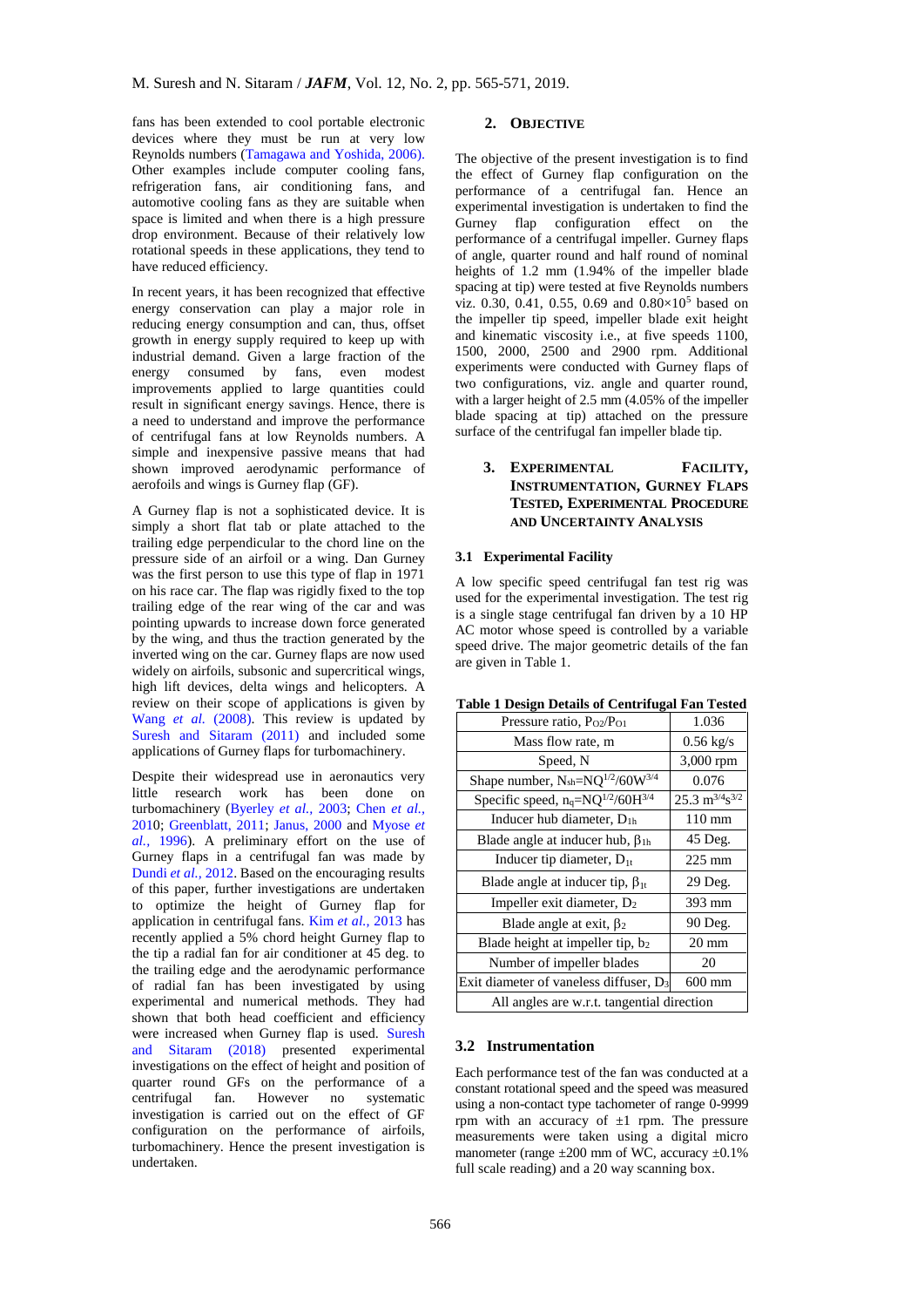

**Fig. 1a AUTOCAD drawing of front and end views of the impeller.**

## **3.3 Gurney Flaps Tested**

Three different configurations of GFs were tested in the present investigation. The configurations tested were angle, quarter round and half round shape. Initial experiments are conducted with GFs of nominal size, i.e. 1.2 mm (1.94% of the impeller blade spacing at tip). As the GFs were chosen from commercially available brass and styrene material, the heights were slightly different. For angle GF, the height was 1.2 mm, for quarter round GF, the height was 1.0 mm and for half round GF, the height was 1.25 mm. From the experiments, it is found that both angle GF and quarter round GF gave almost identical performance with half round GF giving lower performance, although its performance was still superior to that of the compress without GF. As the height of angle GF was 20% more than that of quarter round GF, it was decided to conduct performance tests with angle and quarter round GFs of larger and same height i.e. 2.5 mm (4.05% of the impeller blade spacing at tip). The impeller frontal and end views with major dimensions are shown in Fig.  $1(a)$ . Photographs of the impeller and impeller blade tip with the angle GF attached are shown in Figs.  $1(b)$  and  $1(c)$  respectively. The tested GFs are shown in Fig. 2.

#### **3.4 Experimental Procedure**

The micro manometer has a 10% range, corresponding to  $\pm$  20 mm of WC. This range was used when the pressures to be measured were below 20 mm of WC. As the performance of the fan was to be measured at low rotational speeds (up to 1100 rpm), the coefficient of discharge of the inlet nozzle was to be determined for very low volume flows. However accurate measurement of very low pressures is difficult.

Hence the coefficient of discharge of the inlet nozzle was determined for a few low volume flows. The coefficient of discharge was plotted against the wall static pressure of the inlet nozzle. This plot was curve fitted and the curve fitted equation was used to determine the volume flow. Pressure difference across the pre-calibrated nozzle at the inlet of the test rig was used to calculate volume flow rate through the fan using the following equation,

$$
Q = \alpha A (2\Delta P/\rho)^{0.5}
$$
 (1)

Volume flow rate was controlled using the throttle at the downstream of delivery duct. Two sets of static pressure tapings, one at the inlet duct (SS) and other at the delivery duct (PP) were used to measure the average static pressure developed cross the fan at each volume flow rate. These measurements were used in determining specific work, W of the fan using the relation

$$
W = \frac{p_d - p_s}{\rho} + \frac{C_d^2 - C_s^2}{2} + gH
$$
 (2)

The two performance parameters, Head coefficient,  $\psi$ , vs. Flow coefficient,  $\phi$ , that are measured in the experiments are subject to many measurement errors in the pressures. The magnitude of the expected errors in these measurements is presented in the next section.

The flow coefficient is defined as

$$
\phi = C_{m}/U_{2} = (constant) \left[2\Delta P/(P_{a}/RT_{a})\right]^{0.5}/N \tag{3}
$$

The head coefficient is defined as  $\psi = (2W/U_2^2)$  (4)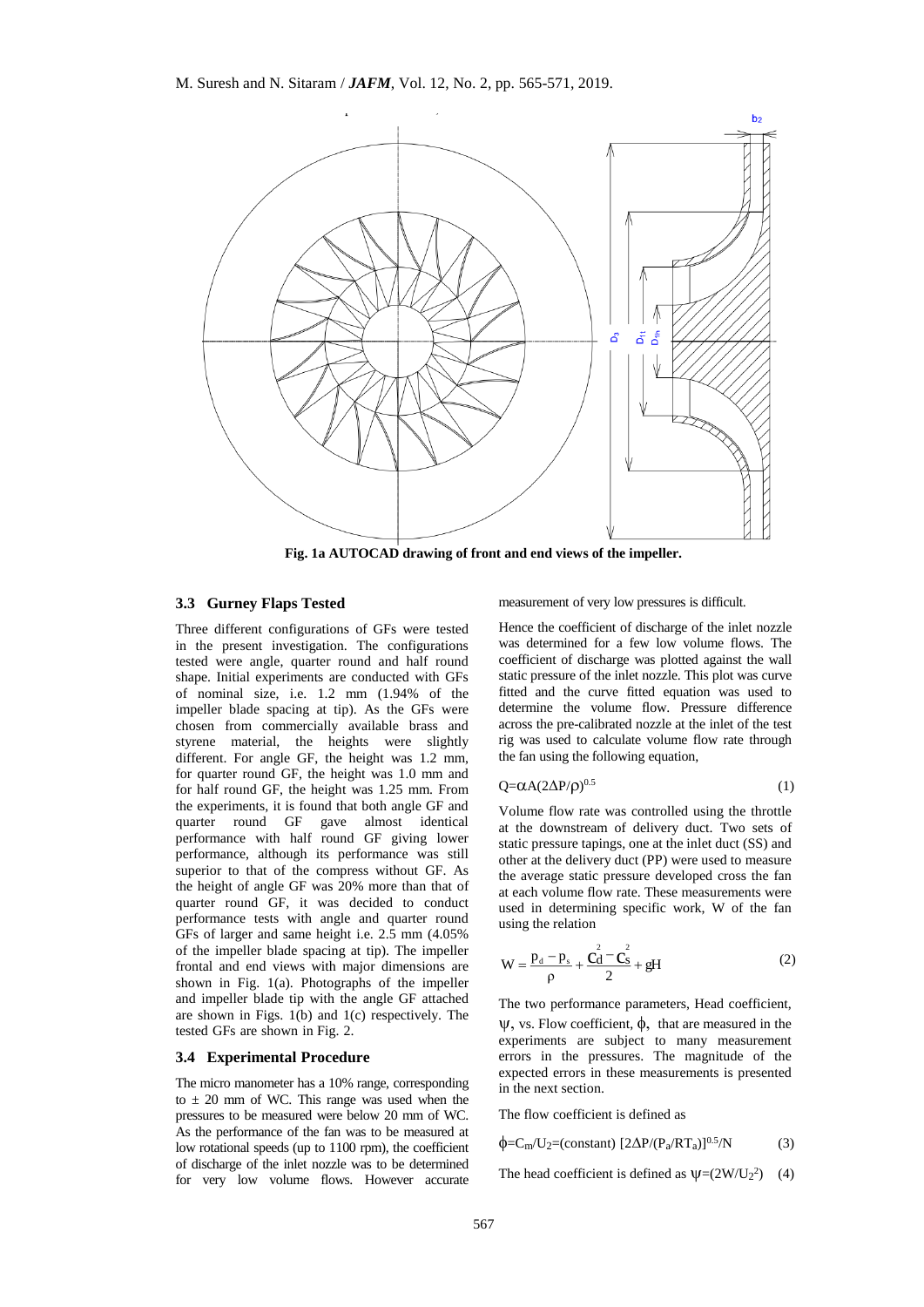M. Suresh and N. Sitaram / *JAFM*, Vol. 12, No. 2, pp. 565-571, 2019.





**Fig. 1b Front view of impeller. Fig. 1c Impeller blade with Gurney flap.**



**Fig. 2. Fan impeller blade with different configurations of Gurney flap.**

## **3.5 Uncertainty Analysis**

Based on the manufacturer's specifications of the instruments used, the total measurement error in the determination of flow coefficient can be estimated as 1% at high volume flows. However at low volume flows, particularly when the fan is operating at the lowest rotational speed, the total measurement error can be as high as 4%.

The error in measurement of head coefficient depends on the accuracy of measurement of static pressure across the fan, air density and impeller speed. Based on the manufacturer's specifications of different instruments used, the total measurement error in the determination of head coefficient can be estimated as 0.7% at low volume flows, when the pressure rise is high. However at high volume flows, particularly when the fan is operating at the lowest rotational speed, the total measurement error can be as high as 3%.

## **4. RESULTS AND DISCUSSION**

## **4.1 Effect of Reynolds Number on the Performance of the Fan**

The performance characteristics of the fan without and with GFs (H=1.2 mm) of different configurations in terms of non-dimensional parameters,  $\Psi$  vs.  $\phi$  at the five Reynolds numbers in the order of 0.30, 0.41, 0.55, 0.69 and  $0.80 \times 10^5$  are presented in Fig. 3. There is significant reduction of head coefficient

( $\Psi$ ) from the highest Reynolds number (0.80×10<sup>5</sup>) to the lowest Reynolds number  $(0.30 \times 10^5)$ . Other researchers (Wiesner, 1979; Simon and Bulskamper, 1984 and Casey, 1985). Table 2 gives the variation of  $\psi_{\text{peak}}$  and  $\psi$  at  $\phi_{\text{design}}$  for all the five Reynolds numbers. The maximum variation of head coefficient ( $\psi_{\text{neak}}$ ) is 4.3% and the maximum variation of head coefficient at the design flow coefficient ( $\phi_{\text{design}}=0.34$ ) is 3.6% for the fan with impeller without a Gurney flap.

However for the fan with GFs, the effect of Reynolds number on the performance is negligible (about 0.5% drop in  $\psi_{\text{peak}}$  and  $\psi$  at  $\phi_{\text{design}}$  for angle GF, about 0.7% increase in  $\psi_{\text{peak}}$  and  $\psi$  at  $\phi_{\text{design}}$  for quarter round GF and about 0.5% increase in  $\psi_{\rm peak}$ and  $\Psi$  at  $\phi$ <sub>design</sub> for half round GF, between the highest and lowest Reynolds numbers tested). The increase in  $\psi_{\text{peak}}$  and  $\psi$  at  $\phi_{\text{design}}$  for quarter and half round GFs is surprising. The most possible reason is the smooth flow over these GFs.

# **4.2 Effect of Gurney Flap Configuration on the Performance of the Fan**

Performance characteristics without and with the Gurney flap for Reynolds numbers viz. 0.30, 0.41, 0.55, 0.69 and  $0.80 \times 10^5$  i.e., at five speeds 1100,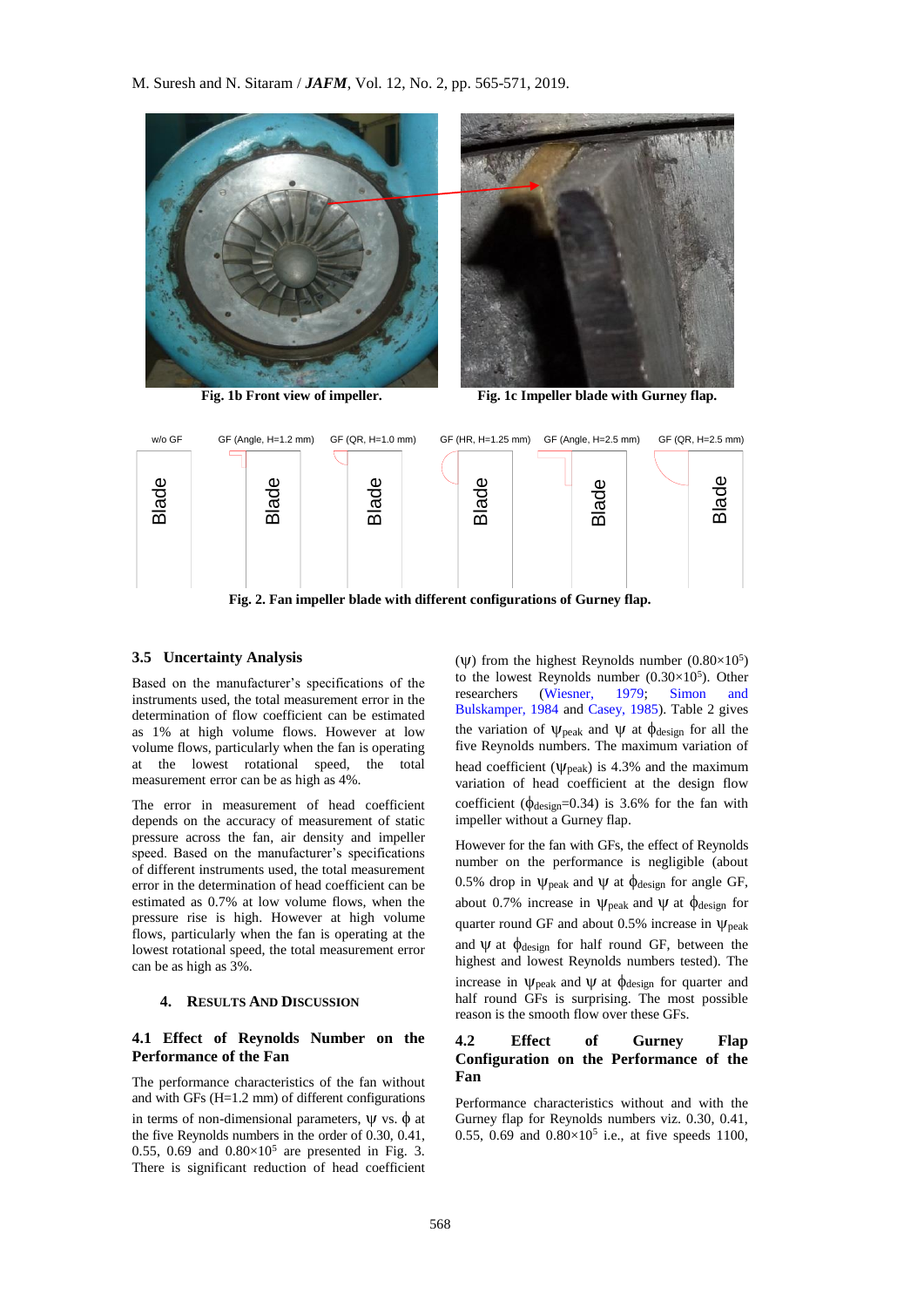|                                                 | Re <sub>b2</sub>    | $\Psi$ peak                       |        |       | $\Psi$ at $\phi$ <sub>design</sub> |          |        |       |           |
|-------------------------------------------------|---------------------|-----------------------------------|--------|-------|------------------------------------|----------|--------|-------|-----------|
| $N$ (rpm)                                       |                     | Gurney flap configurations tested |        |       |                                    |          |        |       |           |
|                                                 |                     | $w/o$ GF                          | Angle  | QR    | <b>HR</b>                          | $w/o$ GF | Angle  | QR    | <b>HR</b> |
| 1,100                                           | $0.286x10^5$        | 1.318                             | 1.387  | 1.363 | 1.369                              | 1.317    | 1.382  | 1.362 | 1.369     |
| 1,500                                           | $0.390x10^5$        | 1.323                             | 1.387  | 1.356 | 1.361                              | 1.321    | 1.380  | 1.357 | 1.358     |
| 2,000                                           | $0.522 \times 10^5$ | 1.342                             | 1.391  | 1.368 | 1.371                              | 1.340    | 1.386  | 1.360 | 1.363     |
| 2,500                                           | $0.651 \times 10^5$ | 1.362                             | 1.394  | 1.359 | 1.371                              | 1.348    | 1.384  | 1.359 | 1.352     |
| 2,900                                           | $0.781 \times 10^5$ | 1.375                             | 1.394  | 1.355 | 1.361                              | 1.365    | 1.385  | 1.353 | 1.356     |
| % change in $\psi$ from<br>highest to lowest Re |                     | $-4.1$                            | $-0.5$ | 0.6   | 0.6                                | $-3.5$   | $-0.2$ | 0.7   | 1.0       |

**Table 2 Variation of Head Coefficient with Reynolds number**

1500, 2000, 2500 and 2900 rpm for the three Gurney flap configurations of height 1.2 mm (1.94% of the impeller blade spacing at tip) are shown in Fig. 4. The head coefficient for the fan with GF is always higher than that of the fan without the GF for the three GF configurations over almost the complete flow coefficient range at low Reynolds numbers. At low Reynolds numbers, the difference is higher, whereas only small increases are found at high Reynolds numbers for angle GF. The maximum flow coefficient increases for a fan with GF and these increases are again higher at low Reynolds numbers and increases marginally at high Reynolds numbers. For angle GF configuration, the maximum flow coefficient increases by 5.4% at the lowest Reynolds number.



The increase in the maximum flow coefficient is reduced as Reynolds number increases. The point of maximum head coefficient ( $\psi_{\text{peak}}$ ) moves toward the higher flow coefficients for the fan with a GF at

all five Reynolds numbers compared to the fan without a GF. For quarter round and half round GFs, similar observations are made. However the increase in maximum flow coefficient is slightly lower than that for angle GF. From Fig. 4 and Table 3, it is observed that the performance of the fan with angle GF is always higher followed by that of the fan with half round GF, the fan with quarter round GFs while the performance of the fan without GF is always lowest. The height of quarter round GF is only 1 mm, which is about 20% smaller than that of angle and half round GFs. For true comparison, the heights of the GFs should be same. Hence further performance tests are conducted with angle and quarter round GFs with a height of 2.5 mm corresponding to 4.05% of the impeller blade spacing at tip.

## **4.3 Effect of Large Gurney Flap on the Performance of the Fan**

Performance characteristics without and with large Gurney flap for Reynolds numbers viz. 0.30, 0.41, 0.55, 0.69 and  $0.80 \times 10^5$  i.e., at five speeds 1100, 1500, 2000, 2500 and 2900 rpm for the two Gurney flap configurations of height 2.5 mm (4.05% of the impeller blade spacing at tip) are shown in Fig. 5. The head coefficient for the fan with GF is always higher than that of the fan without the GF for both the GF configurations over almost the complete flow coefficient range at low Reynolds numbers. At low Reynolds numbers, the difference is higher, whereas only small increases are found at high Reynolds numbers for angle GF. The maximum flow coefficient increases for a fan with GF and these increases are again higher at low Reynolds numbers and increases marginally at high Reynolds numbers. For angle GF configuration, the maximum flow coefficient increases by 4.8% at the lowest Reynolds number. This increase in flow coefficient is reduced at high Reynolds numbers. For GF quarter round configuration, the maximum flow coefficient increase is slightly higher (5.4%) at the lowest Reynolds number.

The point of maximum head coefficient  $(\psi_{\text{peak}})$ moves toward the higher flow coefficients for the fan with a GF at all five Reynolds numbers compared to the fan without a GF. The head coefficient of the fan with quarter round GF is always higher than that of the fan with angle GF. The difference in performance is maximum at the lowest Reynolds number. At Reynolds number of  $0.69x10<sup>5</sup>$  and higher values the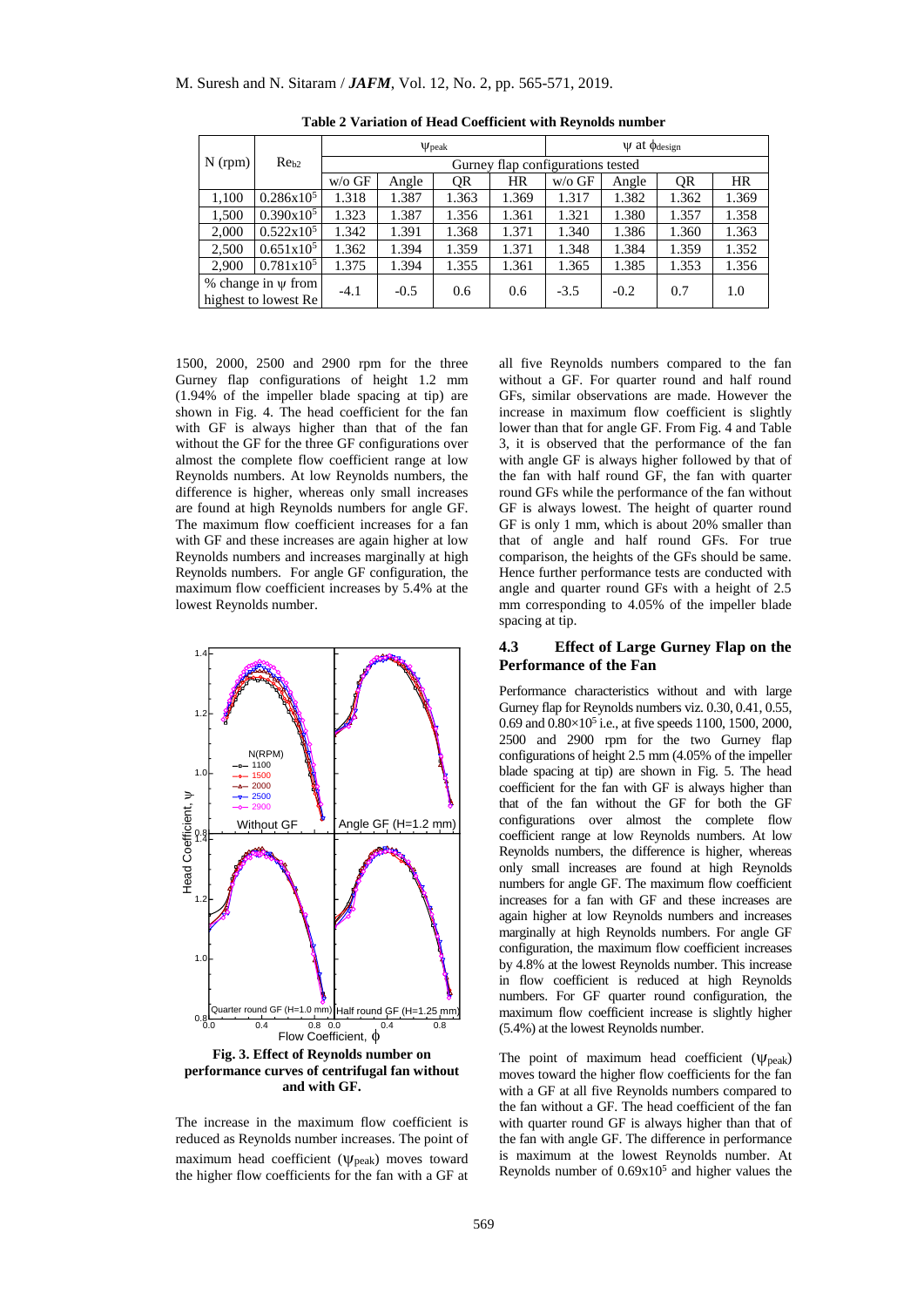|           | $Re_b$                                          |                                   | $\Psi_{\rm peak}$ |       | $\psi$ at $\phi_{\text{design}}$ |        |       |  |
|-----------|-------------------------------------------------|-----------------------------------|-------------------|-------|----------------------------------|--------|-------|--|
| $N$ (rpm) |                                                 | Gurney flap configurations tested |                   |       |                                  |        |       |  |
|           |                                                 | $w$ /o GF                         | Angle             | QR    | $w$ /o GF                        | Angle  | QR    |  |
| 1,100     | $0.286x10^5$                                    | 1.318                             | 1.379             | 1.401 | 1.317                            | 1.373  | 1.395 |  |
| 1,500     | $0.390x10^5$                                    | 1.323                             | 1.380             | 1.397 | 1.321                            | 1.374  | 1.392 |  |
| 2,000     | $0.522 \times 10^5$                             | 1.342                             | 1.388             | 1.398 | 1.340                            | 1.379  | 1.396 |  |
| 2,500     | $0.651x10^5$                                    | 1.362                             | 1.383             | 1.393 | 1.348                            | 1.381  | 1.383 |  |
| 2,900     | $0.781x10^5$                                    | 1.375                             | 1.394             | 1.392 | 1.365                            | 1.382  | 1.382 |  |
|           | % change in $\psi$ from<br>highest to lowest Re | $-4.1$                            | $-1.1$            | 0.6   | $-3.5$                           | $-0.7$ | 0.9   |  |

**Table 3 Variation of Head Coefficient with Reynolds number without and with large GF**





difference in the performances is almost negligible. Similar to the performance of the fan with GF of nominal height of 1.2 mm, the effect of Reynolds number on the performance is negligible (about 1% drop in  $\psi$  peak and  $\psi$  at  $\phi$  design for angle GF, about 0.5% increase in  $\psi_{\text{peak}}$  and  $\psi$  at  $\phi_{\text{design}}$  for quarter round GF between the highest and lowest Reynolds numbers tested). These values are slightly higher than the corresponding values of the fan with GF of nominal height of 1.2 mm. However the performance of the fan with height of 2.5 mm is always higher than that of the fan with GF of nominal height of 1.2 mm.

## **4. CONCLUSIONS**

Experimental investigation on the effects of Gurney flap configuration on the performance of a centrifugal fan were conducted and the following major conclusions are drawn:

Reynolds number effect on the performance of the fan is negligible for the given fan with Gurney flap. Without Gurney flap, the maximum head coefficient of the fan reduces by about 5% at the lowest Reynolds number. Performance tests on the fan without and with Gurney flaps have shown that the fan performance improves with Gurney flaps and the maximum volume flow across the fan also increases with Gurney flap at low Reynolds numbers and increases slightly at higher Reynolds number. Gurney flaps of angle, quarter round and half round of height of 1.2 mm (1.94% of the impeller blade spacing at tip) are tested and from the performance curves it has been concluded that angle Gurney flap of smallest height (1.2 mm, equal to  $H/S<sub>2</sub>$  of 1.94%) improves the fan maximum head coefficient by 5.2% and increases maximum flow coefficient by 5.4% at lowest Reynolds number  $(0.30\times10^5)$ . Even though there is improvement in performance of the fan with quarter round and half round GFs for the same height, it is not significant.